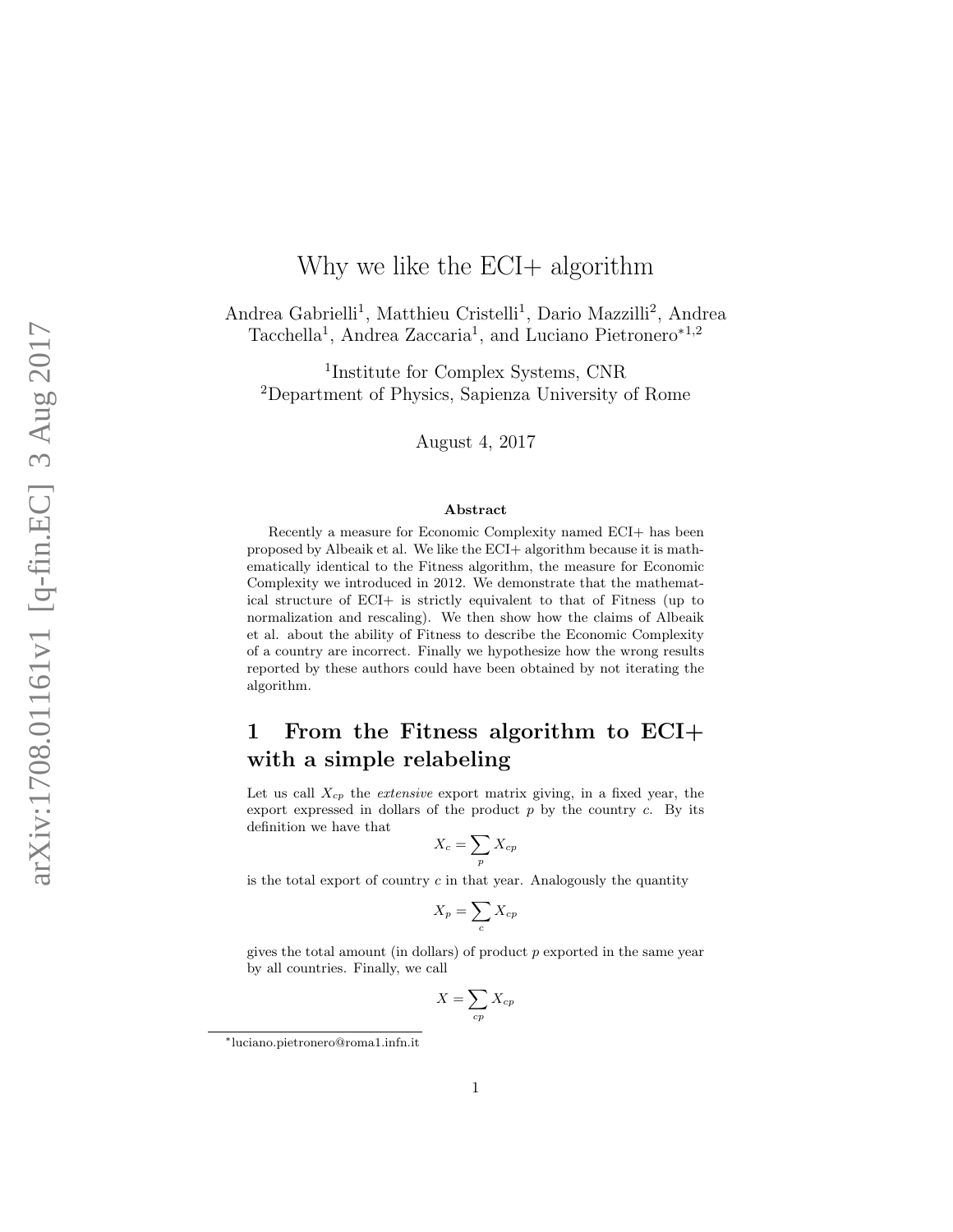the total world export of the considered year.

Let us now recall the fundamental equations of the algorithm [\[1,](#page-4-0) [2\]](#page-4-1) from which it is possible to compute the Fitness of countries and the Complexity of products from the COMTRADE data of international export.

In this case the export matrix is binarized by using the Revealed Comparative Advantage (RCA) criterion. The RCA of a country c on a product p is defined as

$$
RCA_{cp} = \frac{X_{cp}/X_c}{X_p/X}
$$

which can be read as the ratio between the share of product  $p$  in the export basket of country c and the share of the same product in the total world export (or equivalently as the ratio between the share of the country  $c$  in the total export of product  $p$  and the share of the same country in the total world export).  $RCA_{cp}$  is generally considered to give a measure of how "good" is a country  $c$  in exporting (and therefore producing) a product p: if  $RCA_{cp} > 1$  the country c is in average better than the rest of the world to export  $p$ . Consequently, the criterion to introduce the binary export matrix  $M_{cp}$  is simply the following: if  $RCA_{cp} > 1$  then  $M_{cp} = 1$ , while if  $RCA_{cp} \leq 1$  then  $M_{cp} = 0$ .

Through the matrix  $M_{cp}$  we can define the fitness-complexity algorithm respectively for the fitness  $F_c$  of countries and complexity  $Q_p$  of products as [\[1,](#page-4-0) [2\]](#page-4-1)

<span id="page-1-0"></span>
$$
\begin{cases}\nF_c^{(N+1)} = \sum_p M_{cp} Q_p^{(N)} \\
Q_p^{(N+1)} = \frac{1}{\sum_c \frac{M_{cp}}{F_c^{(N)}}}\n\end{cases}
$$
\n(1)

with the condition of normalizing at each step all  $F_c$ 's and  $Q_p$ 's by dividing at each iteration their values by the mean values respectively over all  $c$ and all  $p$  at the same iteration in order to avoid possible divergences due to the hyperbolic nature of the second equation.

We now show in few steps that ECI+ and PCI+ formulas defined in [\[3\]](#page-4-2) can be simply seen as the version of Eqs. [\(1\)](#page-1-0) where  $M_{cp}$  is simply substituted by the extensive matrix  $X_{cp}$  (change that was already discussed in [\[2\]](#page-4-1)).

First, let us substitute the second equation of  $(1)$  at iteration N in the first one at iteration  $N + 1$ :

$$
F_c^{(N+1)} = \sum_p M_{cp} \frac{1}{\sum_{c'} \frac{M_{c'p}}{F_c^{(N-1)}}}
$$
(2)

If we now substitute  $X_{cp}$  to  $M_{cp}$  and rename  $F_c^{(2N)} = X_c^N$  we get exactly Eq. (10) in [\[3\]](#page-4-2):

<span id="page-1-2"></span>
$$
X_c^N = \sum_p X_{cp} \frac{1}{\sum_{c'} \frac{X_{c'p}}{X_c^N - 1}}
$$
(3)

In order to rank countries the authors of [\[3\]](#page-4-2) propose a measure of competitiveness of countries, called ECI+, which, a part from the subtraction of an iteration independent offset<sup>[1](#page-1-1)</sup>, is given by  $\log X_c^{\infty}$  in strict analogy with

<span id="page-1-1"></span><sup>&</sup>lt;sup>1</sup>This country-dependent offset log  $\frac{\sum_{c} X_{cp}}{X_p}$  can be seen as obtained by the same formula [\(3\)](#page-1-2) for  $X_c^N$  with  $X_c^{N-1} = 1$  for all c. Note that, differently from what written in [\[3\]](#page-4-2), the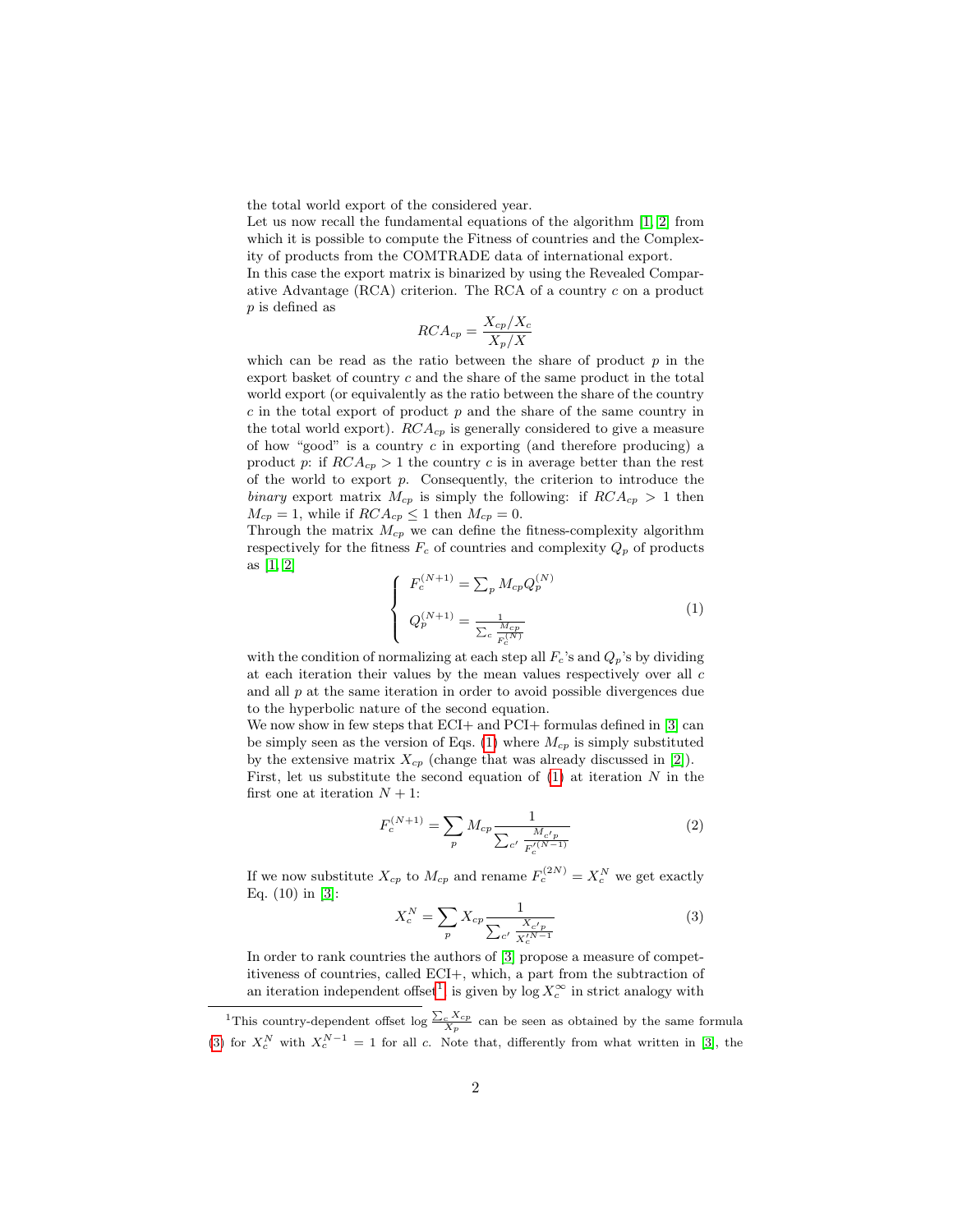what was done for instance in [\[4,](#page-4-3) [5\]](#page-4-4). Analogously, if (i) we substitute the first equation of Eq.  $(1)$  at iteration N in the second one,  $(ii)$  substitute  $X_{cp}$  to  $M_{cp}$  in the same equation, and rename  $1/Q_p^{(2N)} = X_p^N$  we get exactly Eq.  $(13)$  of  $[3]$ :

$$
X_p^N = \sum_c X_{cp} \frac{1}{\sum_{p'} \frac{X_{cp'}}{X_p'^{N-1}}} \tag{4}
$$

The reciprocal algebraic relation between  $Q_p^{(2N)}$  and  $X_p^N$  is recovered in the definition of the metrics called PCI+ in Eq. 16 in [\[3\]](#page-4-2) as  $-\log X_p^{\infty} =$  $log(1/X_p^{\infty})$ , apart from the addition of another iteration independent off- $\operatorname{set}^2 \log X_p$  $\operatorname{set}^2 \log X_p$  $\operatorname{set}^2 \log X_p$ .

Similarly to the fitness-complexity algorithm, both  $X_c^N$  and  $X_p^N$  are normalized at each iteration by dividing by an appropriate mean of their values respectively over all countries and all products in order to avoid divergences due to the non-linear hyperbolic nature of the algorithm. The authors chose for this purpose the geometric mean, probably taking into account the extensive nature of the matrix  $X_{cp}$ .

### 2 Problems and inconsistencies in fitness results

Given the equivalence of the algorithms, the claim reported in [\[3\]](#page-4-2) that continuous data can be used in ECI+ but not in Fitness is indeed extravagant. In the second part of [\[3\]](#page-4-2) it is argued that the same algorithm works well when it is named ECI+ but not when it is named Fitness.

The solution of the puzzle is in the different input data used. Clearly, the Fitness algorithm can be used with continuous, discrete, intensive, or extensive data, depending on the objective of the analysis, as already discussed in [\[2\]](#page-4-1). Albeaik et al. mix different input data (extensive for ECI+ and intensive for Fitness), and this is used as an erroneous evidence for an apparent difference in the algorithms. Moreover they state that Fitness is strongly correlated with diversity, as it is obvious due to the explicit sum over the products that a country exports. This sum however is weighted by the complexity of products, and this introduces residuals that are strongly informative. However the diversity term is important and cannot be disregarded, as it is a fundamental principle of Economic Complexity. Being defined in the same exact way, ECI+ also has a dependence on country size, which is trivially and explicitly removed by subtracting the term  $\log(\sum_{p} \frac{X_{cp}}{X_p})$ , which has a 0.97 correlation with  $X_c^{\infty}$ . The Fitness measure as reported in [\[3\]](#page-4-2) shows an anomalous ranking, in sharp contrast with the established literature [\[2\]](#page-4-1). In order to investigate this puzzle we reconstructed the input data used in that paper to the best

argument of the logarithm is not the "average share that the country represents in the export of a product", but the sum of the shares of all countries in the export of the product  $p$ .

<span id="page-2-0"></span><sup>&</sup>lt;sup>2</sup>We do not understand why the authors of [\[3\]](#page-4-2) in the definition  $[\log X_p - \log X_p^{\infty}]$  of PCI+ have  $X_p^{\infty}$  which is adimensional while  $X_p$  is measured in dollars. Why does this metrics change if we measure export in euros instead of dollars?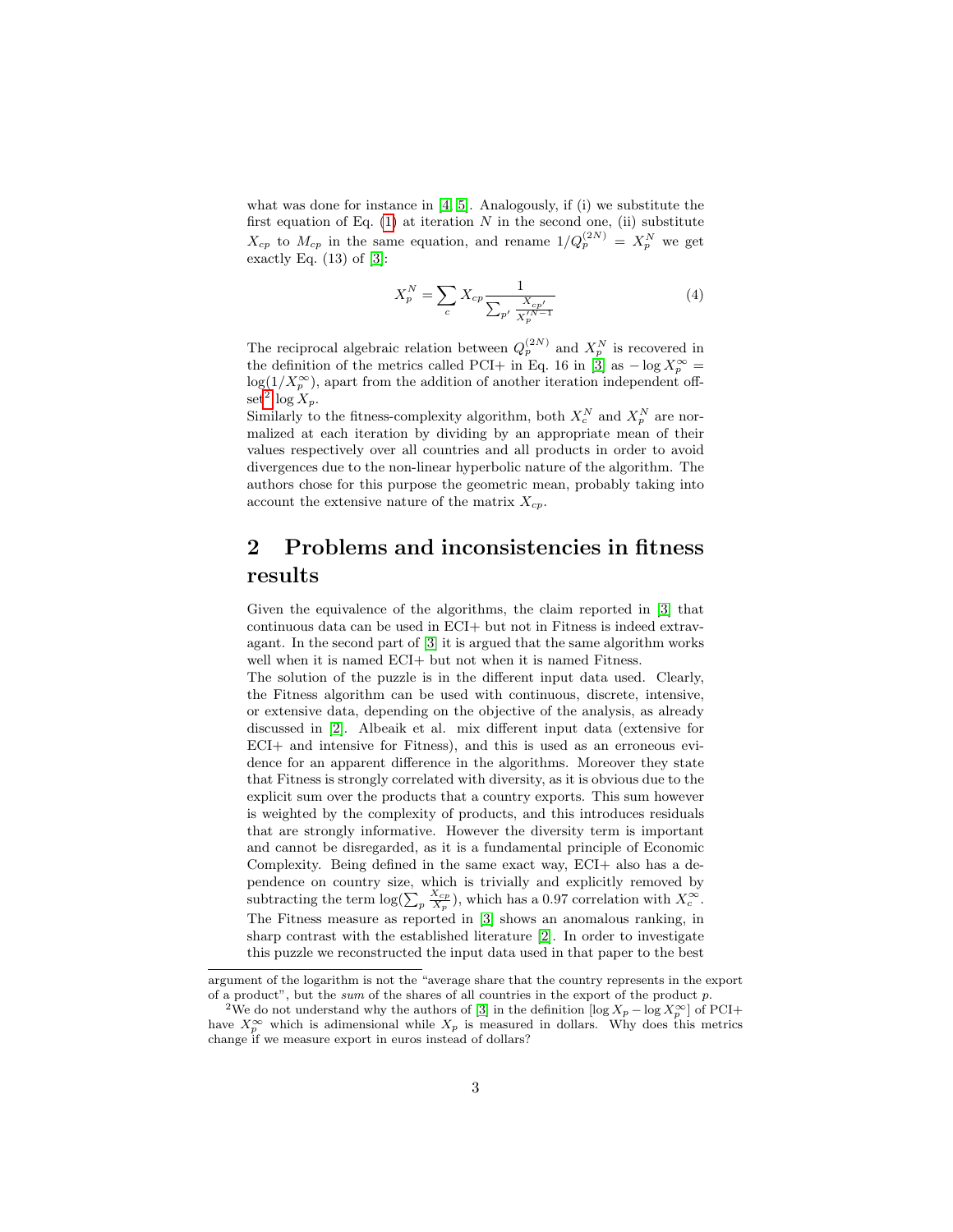of our ability and ran both algorithms. The results are discussed in the following.

In [\[3\]](#page-4-2) it is stated that "Fitness Complexity ranks many Southern European countries (such as Spain, Italy, and Portugal) at the top of the ranking, and also, provides very low complexity values for advanced East Asian and European economics, such as South Korea, Switzerland, Finland, Japan, and Singapore". First, it should be noted that country rankings obtained with Fitness have been published in [\[2\]](#page-4-1), and ignored by Albeaik et al., who report very different results, obtained only by them to the best of our knowledge. Indeed, the real Fitness shows that the top 5 countries by Fitness in 2010 were Germany, China, Italy, Japan and United States; moreover, the 5 countries that are said to have "very low complexity values" are all in the top 20% of the ranking [\[2\]](#page-4-1). One should note that these datasets refer only to manufacturing, without taking into account services.

Moreover, Albeaik et al. state that "for the Fitness measure, the economy of Greece is ranked higher than that of Japan, Sweden, or China." This is again wrong and inconsistent with the results we published in [\[2\]](#page-4-1), where Greece is ranked 34th, while Japan, Sweden, and China are 4th, 14th, and 2nd respectively. We point out that, given the strong weight the Fitness measure gives to diversification, it is really hard to believe a dataset exists such as China is ranked below Greece.

The strong differences between the rankings published in [\[2\]](#page-4-1) and those reported in [\[3\]](#page-4-2) can not be explained by a difference in the starting dataset alone. We base our following analysis on the BACI dataset [\[6\]](#page-4-5), which we filter following the prescriptions given in [\[3\]](#page-4-2). On such dataset we recompute Fitness and ECI+ up to convergence, following the prescriptions given in [\[7\]](#page-4-6) (we give the number of the performed iterations for reproducibility: 200). Curiously enough, the Fitness rankings reported in [\[3\]](#page-4-2) are extremely similar to those that one would obtain on the same dataset by iterating the algorithm just once, which appears totally unreasonable. If one iterates the Fitness algorithm for 200 steps, the rankings appear much more reasonable and very different from those reported in the ECI+ paper, as well as coherent with those reported in [\[2\]](#page-4-1).

We found also very strange that, in order to have Spain at the top of the Fitness ranking, as reported by Albeaik et al, after 1 iteration we have to set  $F_c^0 = k_c^0$  and  $Q_p^0 = k_p^0$  instead of the usual constant initial conditions used for Fitness ( $F_c = 1 \forall c$  and  $Q_p = 1 \forall p$ ). While the starting point of the iteration procedure becomes irrelevant when the algorithm is iterated up to convergence (and in this case Spain is never at the top), obviously it becomes more important if the number of iterations is reduced. In order to understand which misconceptions lead Albeaik et al. to such Fitness ranking, we tried to reproduce their results by visually comparing our computations of the Fitness and ECI+ with theirs. In particular, in fig. 1 we reproduced the original comparison between ECI+ and Fitness as presented in  $[3]$  and compare it with the one recomputed by  $\text{us}^3$  $\text{us}^3$ . The upper figure is the original Fitness vs ECI+ graph taken from [\[3\]](#page-4-2), the center

<span id="page-3-0"></span><sup>&</sup>lt;sup>3</sup>In order to reproduce the figures in [\[3\]](#page-4-2) we standardized the Fitness. We point out that the correct procedure is to take its logarithm.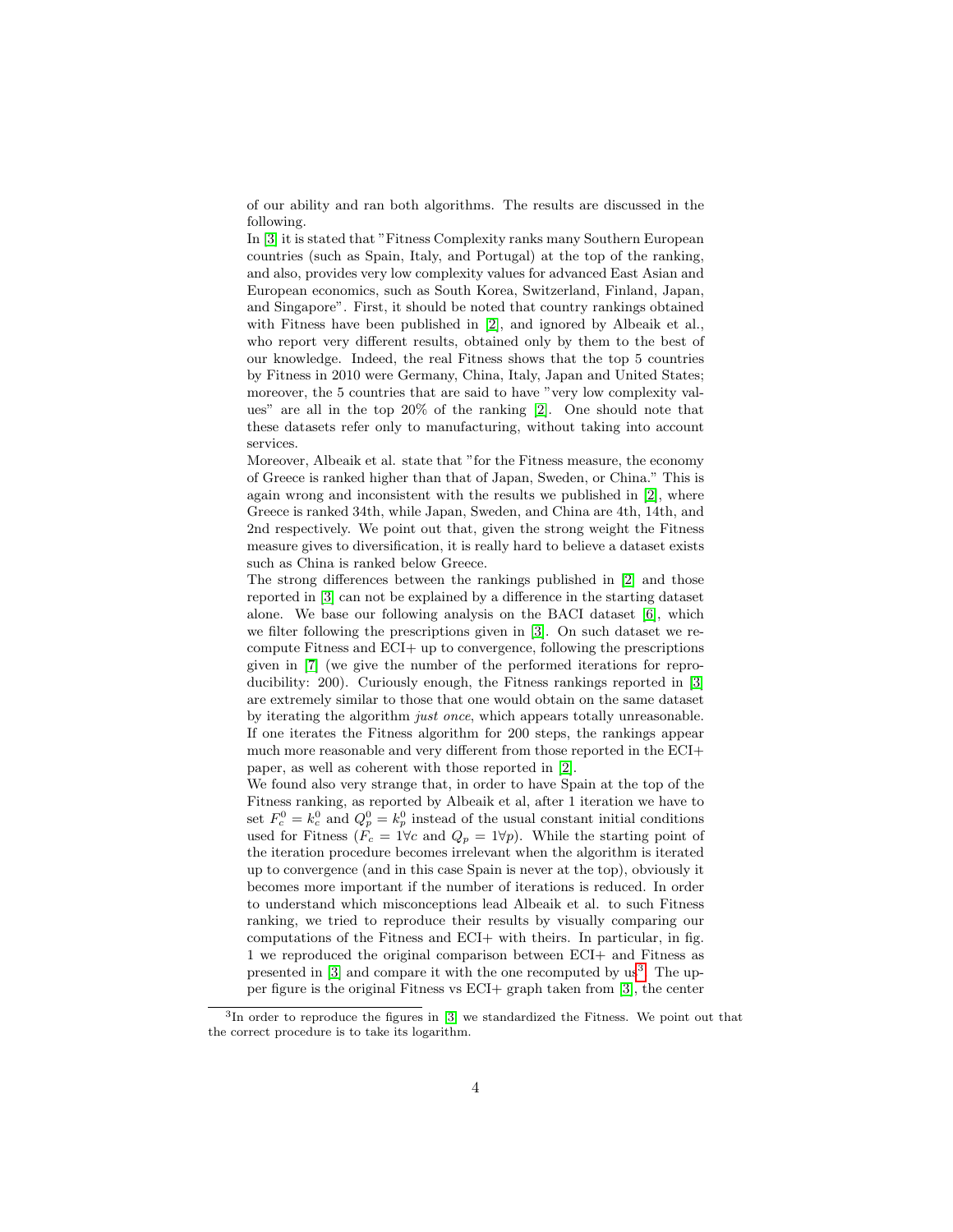figure is our best reproduction of that plot, that is done by performing only one (1) iteration of Fitness and with the initial conditions mentioned above. In the lower panel we present the comparison between ECI+ and the logarithm of the value of Fitness at convergence, obtained with 200 iterations. While the authors of  $[3]$  compute the logarithm of X after iterating, they omit to compute the logarithm of Fitness as it is usually done in the literature [\[1,](#page-4-0) [2,](#page-4-1) [4,](#page-4-3) [5\]](#page-4-4) to compare it to other macroeconomic intensive indicators. One can easily realize that the best reproduction of the results presented by Albeaik et al. is obtained if the Fitness algorithm is iterated only once, which is clearly a mistake. On the contrary, if the same algorithm is iterated up to convergence, the two measures correlate more, given the mathematical equivalence of the algorithms. However, since the input matrices differ, some deviations are still present.

#### Conclusions

In summary, the paper of Albeaik et al. [\[3\]](#page-4-2) does not introduce any new algorithm but just renames the Fitness one as "ECI+". In this respect one may also note that ECI+ has nothing to do with the original ECI [\[8\]](#page-4-7). A detailed discussion of the problems of ECI and the reasons to introduce the Fitness can be found in [\[2\]](#page-4-1). Also in that occasion the authors of [\[8\]](#page-4-7) took inspiration from our work and learned, without ever citing, that the linear calculation of the ECI can be solved exactly by computing an eigenvector rather than with 18 iterations.

The numerical results reported in [\[3\]](#page-4-2) for the Fitness are incorrect and even embarrassing in view of the mathematical equivalence of ECI+ and Fitness. Albeaik et al. [\[3\]](#page-4-2) present a totally distorted view of the situation, from both a mathematical and numerical point of view.

#### References

- <span id="page-4-0"></span>[1] A. Tacchella, M. Cristelli, G. Caldarelli, A. Gabrielli, L. Pietronero, Scientific Reports 2, 723 (2012).
- <span id="page-4-1"></span>[2] M. Cristelli, A. Gabrielli, A. Tacchella, G. Caldarelli, L. Pietronero, PLoS ONE 8, e7072 (2013).
- <span id="page-4-2"></span>[3] S. Albeaik, M. Kaltenberg, M. Alsaleh, C. A. Hidalgo, https://arxiv.org/abs/1707.05826v3 (2017).
- <span id="page-4-3"></span>[4] M. Cristelli, A. Tacchella, L. Pietronero, PLoS ONE 10(2), e0117174 (2015).
- <span id="page-4-4"></span>[5] E. Pugliese, G.L. Chiarotti, A. Zaccaria, L. Pietronero, PloS ONE 12(1), e0168540 (2017)
- <span id="page-4-5"></span>[6] G. Gaulier, and S. Zignago. "Baci: international trade database at the product-level (the 1994-2007 version)." (2010).
- <span id="page-4-6"></span>[7] E. Pugliese, A. Zaccaria, and L. Pietronero. The European Physical Journal Special Topics 225.10: 1893-1911. (2016)
- <span id="page-4-7"></span>[8] C.A. Hidalgo and R. Hausmann. PNAS 106.26: 10570-10575 (2009).